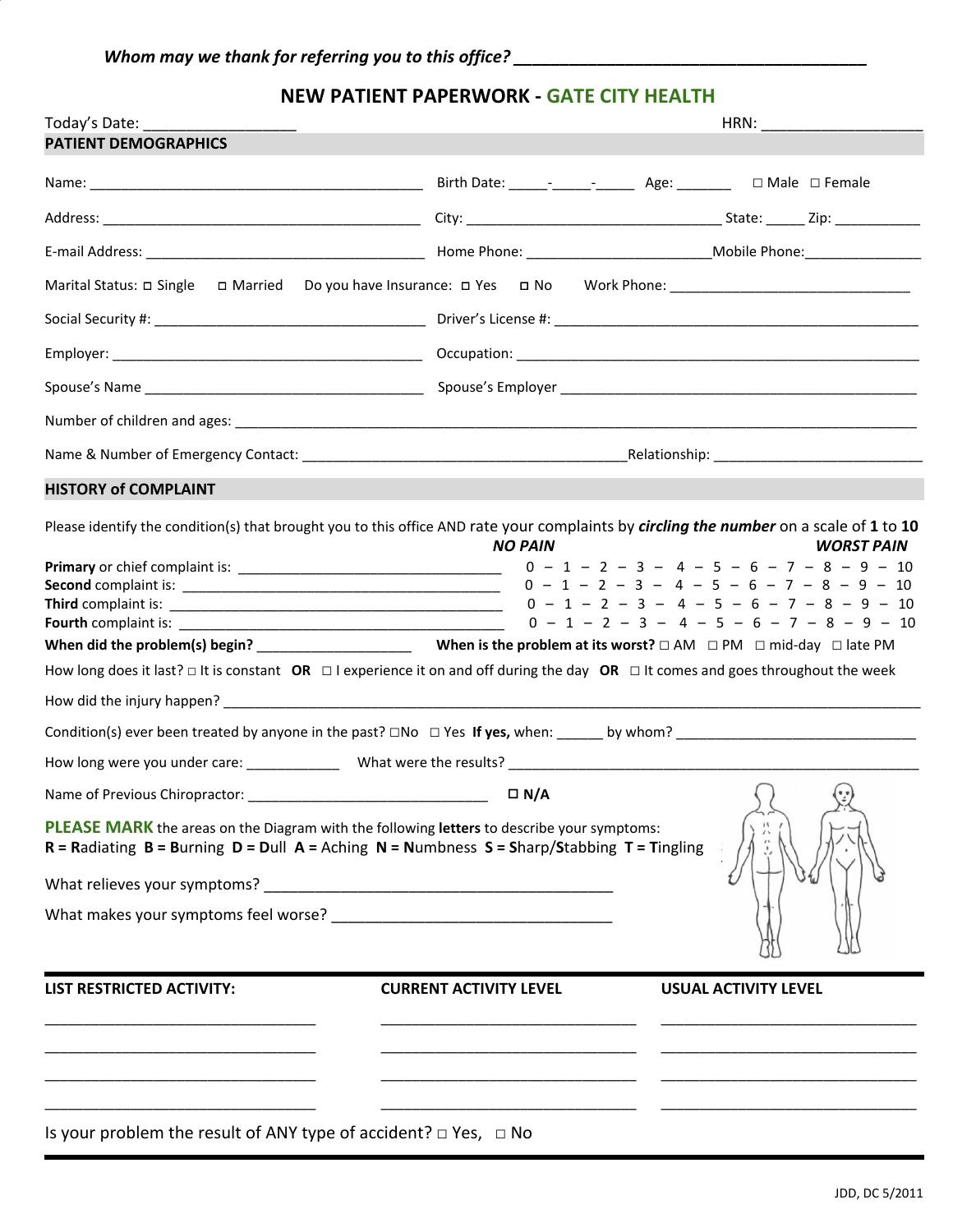Identify any other injury(s) to your spine, minor or major, that the doctor should know about:

| <b>PAST HISTORY</b>                                                                                                                                                                                                                                                                                                                                                                                                                                                                                                                            |                                  |                                                                                                                                                                                                          |
|------------------------------------------------------------------------------------------------------------------------------------------------------------------------------------------------------------------------------------------------------------------------------------------------------------------------------------------------------------------------------------------------------------------------------------------------------------------------------------------------------------------------------------------------|----------------------------------|----------------------------------------------------------------------------------------------------------------------------------------------------------------------------------------------------------|
| Have you suffered with any of this or a similar problem in the past? $\Box$ No $\Box$ Yes If yes, how many times? _________                                                                                                                                                                                                                                                                                                                                                                                                                    |                                  |                                                                                                                                                                                                          |
|                                                                                                                                                                                                                                                                                                                                                                                                                                                                                                                                                |                                  |                                                                                                                                                                                                          |
|                                                                                                                                                                                                                                                                                                                                                                                                                                                                                                                                                |                                  |                                                                                                                                                                                                          |
| How long ago? ________What were the results. $\Box$ Favorable $\Box$ Unfavorable $\rightarrow$ please explain.<br>Please identify any and all types of jobs you have had in the past that have imposed any physical stress on you or your body:                                                                                                                                                                                                                                                                                                |                                  |                                                                                                                                                                                                          |
| If you have ever been diagnosed with any of the following conditions, please indicate with a P for in the Past, C for Currently<br>have or N for Never have had:<br>Heart Attack _____Osteo Arthritis _______Diabetes _____Cerebral Vascular _______Other serious conditions: __________                                                                                                                                                                                                                                                       |                                  | Broken Bone ____Dislocations ______Tumors _____Rheumatoid Arthritis _____Fracture ____Disability ____Cancer                                                                                              |
| PLEASE identify ALL PAST and any CURRENT conditions you feel may be contributing to your present problem:                                                                                                                                                                                                                                                                                                                                                                                                                                      |                                  |                                                                                                                                                                                                          |
| <b>HOW LONG AGO</b>                                                                                                                                                                                                                                                                                                                                                                                                                                                                                                                            | <b>TYPE OF CARE RECEIVED</b>     | <b>BY WHOM</b>                                                                                                                                                                                           |
| <b>INJURIES</b><br>$\rightarrow$                                                                                                                                                                                                                                                                                                                                                                                                                                                                                                               |                                  |                                                                                                                                                                                                          |
| <b>SURGERIES</b><br>$\rightarrow$                                                                                                                                                                                                                                                                                                                                                                                                                                                                                                              |                                  |                                                                                                                                                                                                          |
| CHILDHOOD DISEASES $\rightarrow$                                                                                                                                                                                                                                                                                                                                                                                                                                                                                                               |                                  |                                                                                                                                                                                                          |
| <b>ADULT DISEASES</b><br>$\rightarrow$                                                                                                                                                                                                                                                                                                                                                                                                                                                                                                         |                                  |                                                                                                                                                                                                          |
| <b>SOCIAL HISTORY</b>                                                                                                                                                                                                                                                                                                                                                                                                                                                                                                                          |                                  |                                                                                                                                                                                                          |
| <b>1. Smoking:</b> $\Box$ cigars $\Box$ pipe $\Box$ cigarettes<br>2. Alcoholic Beverage:<br>3. Recreational Drug use:<br>4. Hobbies -Recreational Activities- Exercise Regime: How does your present problem affect? (See ADL form)                                                                                                                                                                                                                                                                                                            | How often?<br>consumption occurs | $\Box$ Daily $\Box$ Weekends<br>$\Box$ Occasionally<br>$\Box$ Never<br>□ Daily □ Weekends<br>$\Box$ Occasionally<br>$\Box$ Never<br>$\square$ Daily $\square$ Weekends<br>$\Box$ Occasionally<br>□ Never |
| <b>FAMILY HISTORY:</b>                                                                                                                                                                                                                                                                                                                                                                                                                                                                                                                         |                                  |                                                                                                                                                                                                          |
| <b>1.</b> Does anyone in your family suffer with the same condition(s)? $\Box$ No $\Box$ Yes<br>If yes whom: $\Box$ grandmother $\Box$ grandfather $\Box$ mother $\Box$ father $\Box$ sister(s) $\Box$ brother(s) $\Box$ son(s) $\Box$ daughter(s)<br>Have they ever been treated for their condition? $\Box$ No $\Box$ Yes $\Box$ I don't know<br><b>2. Any</b> other hereditary conditions the doctor should be aware of? $\Box$ No $\Box$ Yes:                                                                                              |                                  |                                                                                                                                                                                                          |
| I hereby authorize payment to be made directly to Gate City Health, for all benefits which may be payable under a healthcare plan or from<br>any other collateral sources. I authorize utilization of this application or copies thereof for the purpose of processing claims and effecting<br>payments, and further acknowledge that this assignment of benefits does not in any way relieve me of payment liability and that I will<br>remain financially responsible to Gate City Health for any and all services I receive at this office. |                                  |                                                                                                                                                                                                          |
| <b>Patient or Authorized Person's Signature</b>                                                                                                                                                                                                                                                                                                                                                                                                                                                                                                | <b>Date Completed</b>            |                                                                                                                                                                                                          |
| <b>Doctor's Signature</b>                                                                                                                                                                                                                                                                                                                                                                                                                                                                                                                      |                                  | <b>Date Form Reviewed</b>                                                                                                                                                                                |
| PATIENT'S NAME:                                                                                                                                                                                                                                                                                                                                                                                                                                                                                                                                |                                  | HR#: _______________<br>Date:                                                                                                                                                                            |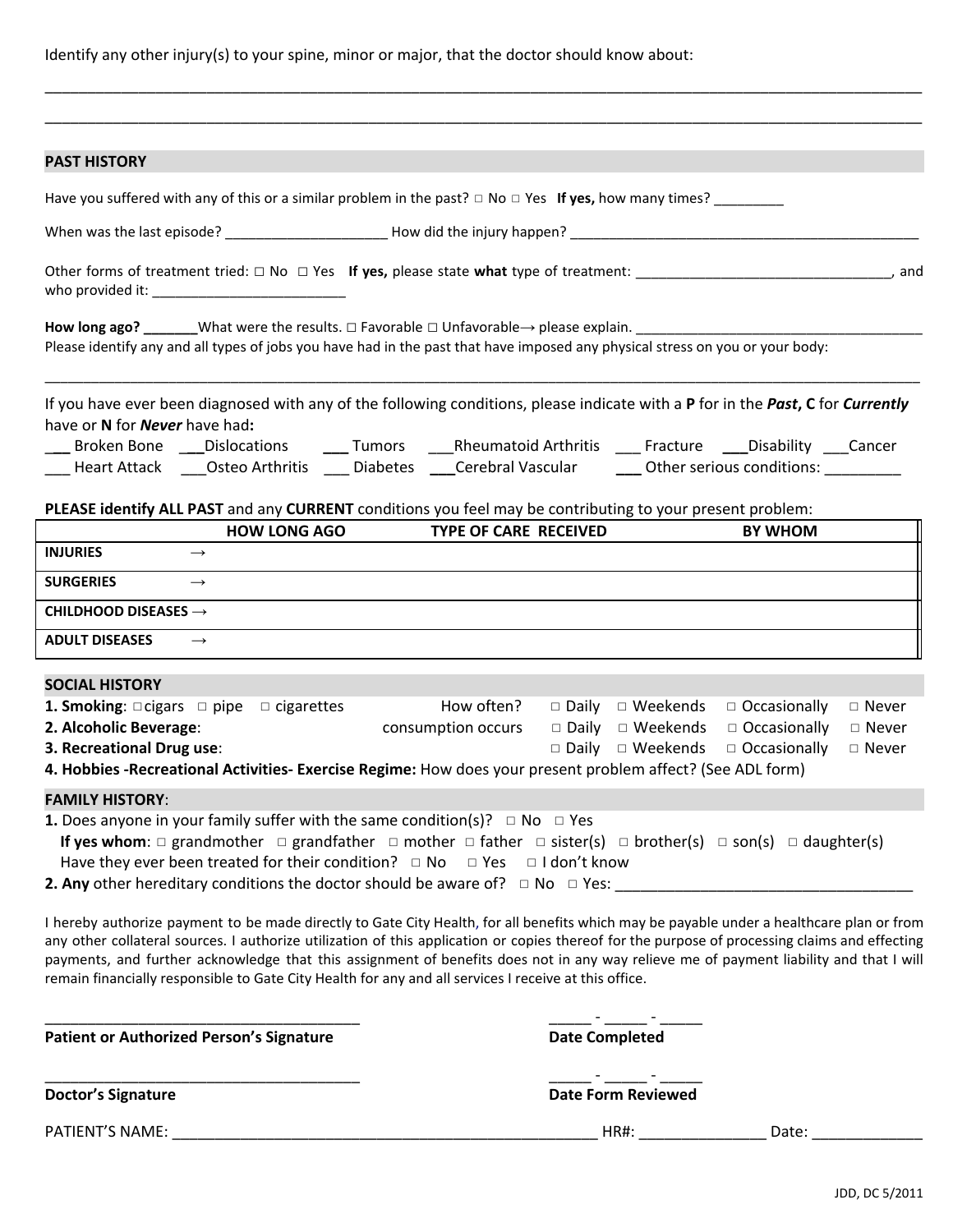## **ACTIVITIES OF LIFE**

Please identify how your current condition is affecting your ability to carry out activities that are routinely part of your life:

| <b>ACTIVITIES</b>            | EFFECT_     |                         |                         |                     |  |  |  |  |  |
|------------------------------|-------------|-------------------------|-------------------------|---------------------|--|--|--|--|--|
| Carry Children/Groceries     | □ No Effect | $\Box$ Painful (can do) | $\Box$ Painful (limits) | □ Unable to Perform |  |  |  |  |  |
| Sit to Stand                 | □ No Effect | $\Box$ Painful (can do) | □ Painful (limits)      | □ Unable to Perform |  |  |  |  |  |
| <b>Climb Stairs</b>          | □ No Effect | $\Box$ Painful (can do) | □ Painful (limits)      | □ Unable to Perform |  |  |  |  |  |
| Pet Care                     | □ No Effect | $\Box$ Painful (can do) | $\Box$ Painful (limits) | □ Unable to Perform |  |  |  |  |  |
| <b>Extended Computer Use</b> | □ No Effect | $\Box$ Painful (can do) | □ Painful (limits)      | □ Unable to Perform |  |  |  |  |  |
| Lift Children/Groceries      | □ No Effect | $\Box$ Painful (can do) | $\Box$ Painful (limits) | □ Unable to Perform |  |  |  |  |  |
| Read/Concentrate             | □ No Effect | $\Box$ Painful (can do) | $\Box$ Painful (limits) | □ Unable to Perform |  |  |  |  |  |
| <b>Getting Dressed</b>       | □ No Effect | $\Box$ Painful (can do) | □ Painful (limits)      | □ Unable to Perform |  |  |  |  |  |
| Shaving                      | □ No Effect | $\Box$ Painful (can do) | $\Box$ Painful (limits) | □ Unable to Perform |  |  |  |  |  |
| <b>Sexual Activities</b>     | □ No Effect | $\Box$ Painful (can do) | $\Box$ Painful (limits) | □ Unable to Perform |  |  |  |  |  |
| Sleep                        | □ No Effect | $\Box$ Painful (can do) | $\Box$ Painful (limits) | □ Unable to Perform |  |  |  |  |  |
| <b>Static Sitting</b>        | □ No Effect | $\Box$ Painful (can do) | □ Painful (limits)      | □ Unable to Perform |  |  |  |  |  |
| <b>Static Standing</b>       | □ No Effect | $\Box$ Painful (can do) | $\Box$ Painful (limits) | □ Unable to Perform |  |  |  |  |  |
| Yard work                    | □ No Effect | $\Box$ Painful (can do) | □ Painful (limits)      | □ Unable to Perform |  |  |  |  |  |
| Walking                      | □ No Effect | $\Box$ Painful (can do) | $\Box$ Painful (limits) | □ Unable to Perform |  |  |  |  |  |
| Washing/Bathing              | □ No Effect | $\Box$ Painful (can do) | □ Painful (limits)      | □ Unable to Perform |  |  |  |  |  |
| Sweeping/Vacuuming           | □ No Effect | $\Box$ Painful (can do) | □ Painful (limits)      | □ Unable to Perform |  |  |  |  |  |
| <b>Dishes</b>                | □ No Effect | $\Box$ Painful (can do) | □ Painful (limits)      | □ Unable to Perform |  |  |  |  |  |
| Laundry                      | □ No Effect | $\Box$ Painful (can do) | $\Box$ Painful (limits) | □ Unable to Perform |  |  |  |  |  |
| Garbage                      | □ No Effect | $\Box$ Painful (can do) | □ Painful (limits       | □ Unable to Perform |  |  |  |  |  |
| Driving                      | □ No Effect | $\Box$ Painful (can do) | □ Painful (limits)      | □ Unable to Perform |  |  |  |  |  |
| Other:                       | □ No Effect | $\Box$ Painful (can do) | □ Painful (limits)      | □ Unable to Perform |  |  |  |  |  |

**\_\_\_\_\_\_\_\_\_\_\_\_\_\_\_\_\_\_\_\_\_\_\_\_\_\_\_\_\_\_\_\_\_\_\_\_\_\_\_\_\_\_\_\_\_\_\_\_\_\_\_\_\_\_\_\_\_\_\_\_\_\_\_\_\_\_\_\_\_\_\_\_\_\_\_\_\_\_\_\_\_\_\_\_\_\_\_\_\_\_\_\_\_\_\_\_ \_\_\_\_\_\_\_\_\_\_\_\_\_\_\_\_\_\_\_\_\_\_\_\_\_\_\_\_\_\_\_\_\_\_\_\_\_\_\_\_\_\_\_\_\_\_\_\_\_\_\_\_\_\_\_\_\_\_\_\_\_\_\_\_\_\_\_\_\_\_\_\_\_\_\_\_\_\_\_\_\_\_\_\_\_\_\_\_\_\_\_\_\_\_\_\_**

# **List Prescription & Nonprescription drugs you take: \_\_\_\_\_\_\_\_\_\_\_\_\_\_\_\_\_\_\_\_\_\_\_\_\_\_\_\_\_\_\_\_\_\_\_\_\_\_\_\_\_\_\_\_\_\_\_\_\_\_\_\_**

**Patient signature: \_\_\_\_\_\_\_\_\_\_\_\_\_\_\_\_\_\_\_\_\_\_\_\_\_\_\_\_\_\_\_\_\_\_\_\_\_\_\_\_\_\_\_\_\_\_\_\_\_\_\_\_\_\_\_\_\_\_\_\_\_\_\_\_\_ Today's Date: \_\_\_\_/\_\_\_\_/\_\_\_\_**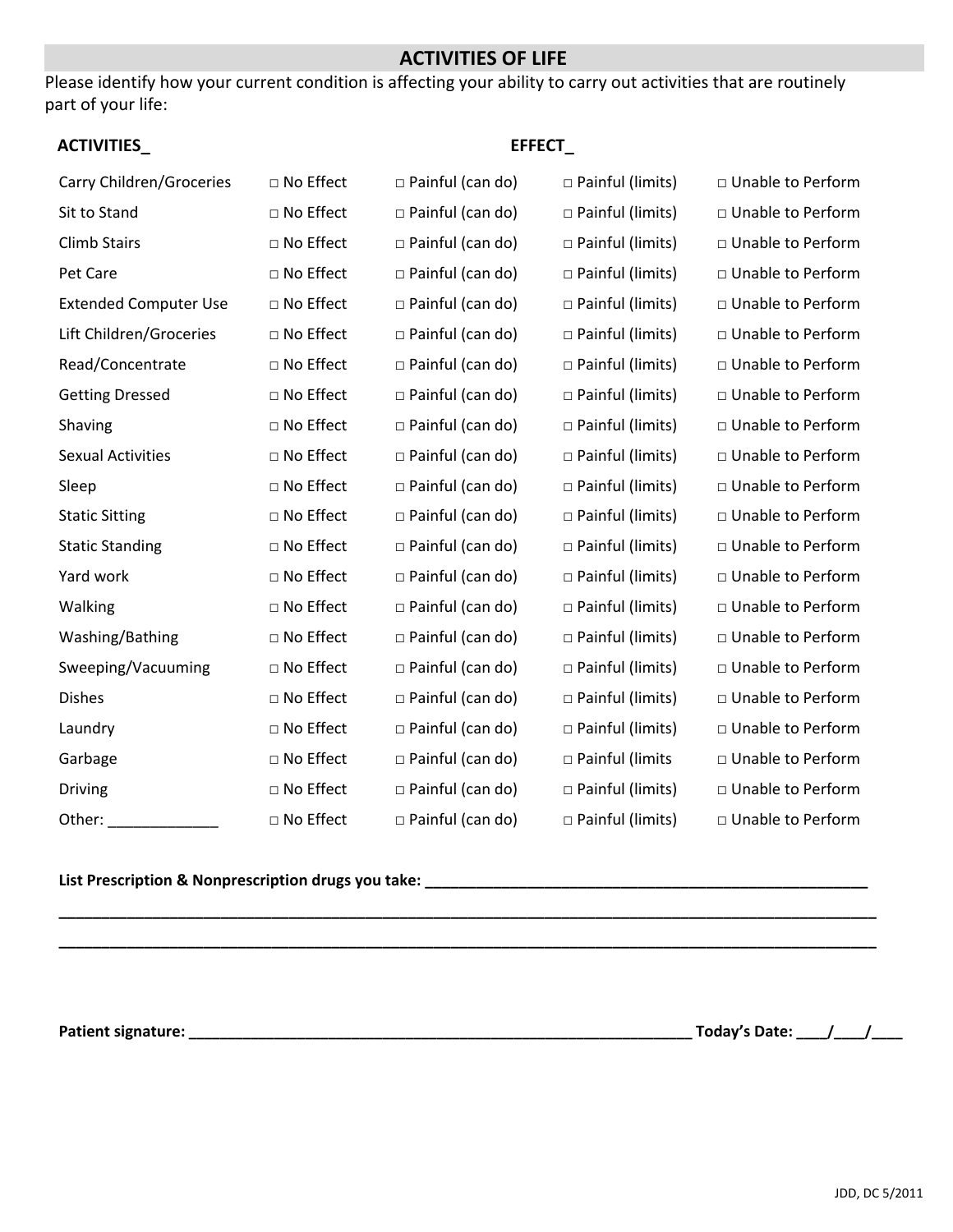#### Please mark **P** for in the **Past, C** for **Currently** have, or **N** for **Never**

|                                        |                                                                                              | ___ Headache     ___ Pregnant (Now)     ___ Dizziness     ___ Prostate Problems     ___ Ulcers                   |                          |
|----------------------------------------|----------------------------------------------------------------------------------------------|------------------------------------------------------------------------------------------------------------------|--------------------------|
|                                        |                                                                                              | ___ Neck Pain _______ Frequent Colds/Flu ______ Loss of Balance _____ Impotence/Sexual Dysfun. ____ Heartburn    |                          |
|                                        |                                                                                              | ____ Jaw Pain, TMJ _____ Convulsions/Epilepsy _____ Fainting _________ Digestive Problems ________ Heart Problem |                          |
| ___ Shoulder Pain ____ Tremors         |                                                                                              | ___ Double Vision _____ Colon Trouble                                                                            | ___ High Blood Pressure  |
| ___ Upper Back Pain ___ Chest Pain     |                                                                                              | _____ Blurred Vision ______ Diarrhea/Constipation                                                                | Low Blood Pressure       |
|                                        |                                                                                              | ___ Mid Back Pain _____ Pain w/Cough/Sneeze ____ Ringing in Ears ____ Menopausal Problems                        | ____ Asthma              |
|                                        |                                                                                              | ____ Low Back Pain ______ Foot or Knee Problems _____ Hearing Loss _______ Menstrual Problem                     | Difficulty Breathing     |
|                                        |                                                                                              |                                                                                                                  | Lung Problems            |
|                                        | ____ Back Curvature _____ Swollen/Painful Joints _____ Irritable _______________ Bed Wetting |                                                                                                                  | __ Kidney Trouble        |
|                                        | ____ Scoliosis _____ ____ Skin Problems                                                      | ___ Mood Changes ____ Learning Disability                                                                        | ___ Gall Bladder Trouble |
| ___ Numb/Tingling arms, hands, fingers |                                                                                              | ____ ADD/ADHD _____ Eating Disorder                                                                              | ____ Liver Trouble       |
| Numb/Tingling legs, feet, toes         |                                                                                              | ____ Allergies ____ ____ Trouble Sleeping                                                                        | _____ Hepatitis (A,B,C)  |

## **QUADRUPLE VISUAL ANALOGUE SCALE**

**Please read carefully:** circle the number that best describes the question being asked. **Note:** If you have more than one complaint, please answer each question for each individual complaint and indicate the score for each complaint. Please indicate your pain level right now, average pain, and pain at its best and worst.

|         | 1. What is your pain RIGHT NOW?          |                   |  |  |                     |  |                                                                                           |  |  |  |      |  |                                                                                              |
|---------|------------------------------------------|-------------------|--|--|---------------------|--|-------------------------------------------------------------------------------------------|--|--|--|------|--|----------------------------------------------------------------------------------------------|
| No pain |                                          |                   |  |  |                     |  |                                                                                           |  |  |  |      |  | 0 1 2 3 4 5 6 7 8 9 10 worst possible pain                                                   |
|         | 2. What is your TYPICAL or AVERAGE pain? |                   |  |  |                     |  |                                                                                           |  |  |  |      |  |                                                                                              |
| No pain |                                          |                   |  |  |                     |  | 0 1 2 3 4 5 6 7 8                                                                         |  |  |  | 9 10 |  | worst possible pain                                                                          |
|         |                                          |                   |  |  |                     |  | 3. What is your pain level AT ITS BEST (How close to "0" does your pain get at its best)? |  |  |  |      |  |                                                                                              |
|         |                                          |                   |  |  |                     |  | No pain 0 1 2 3 4 5 6 7 8 9                                                               |  |  |  |      |  | 10 worst possible pain                                                                       |
|         |                                          |                   |  |  |                     |  |                                                                                           |  |  |  |      |  | 4. What is your pain level AT ITS WORST (How close to "10" does your pain get at its worst)? |
| No pain |                                          | $0 \qquad \qquad$ |  |  | $1 \quad 2 \quad 3$ |  | 4 5 6 7 8                                                                                 |  |  |  |      |  | 9 10 worst possible pain                                                                     |
|         |                                          |                   |  |  |                     |  | OTHER COMMENTS: New York COMMENTS:                                                        |  |  |  |      |  |                                                                                              |
|         |                                          |                   |  |  |                     |  |                                                                                           |  |  |  |      |  |                                                                                              |
|         |                                          |                   |  |  |                     |  |                                                                                           |  |  |  |      |  |                                                                                              |

Examiner **\_\_\_\_\_\_\_\_\_\_\_\_\_\_\_\_\_\_\_\_\_\_\_\_\_\_\_\_\_\_\_\_\_\_\_\_\_\_\_\_\_\_\_\_\_\_\_\_**

Reprinted from *Spine*, 18, Von Korff M, Deyo RA, Cherkin D, Barlow SF, Back pain in primary care: Outcomes at 1 year, 855-862, 1993, with permission from Elsevier Science.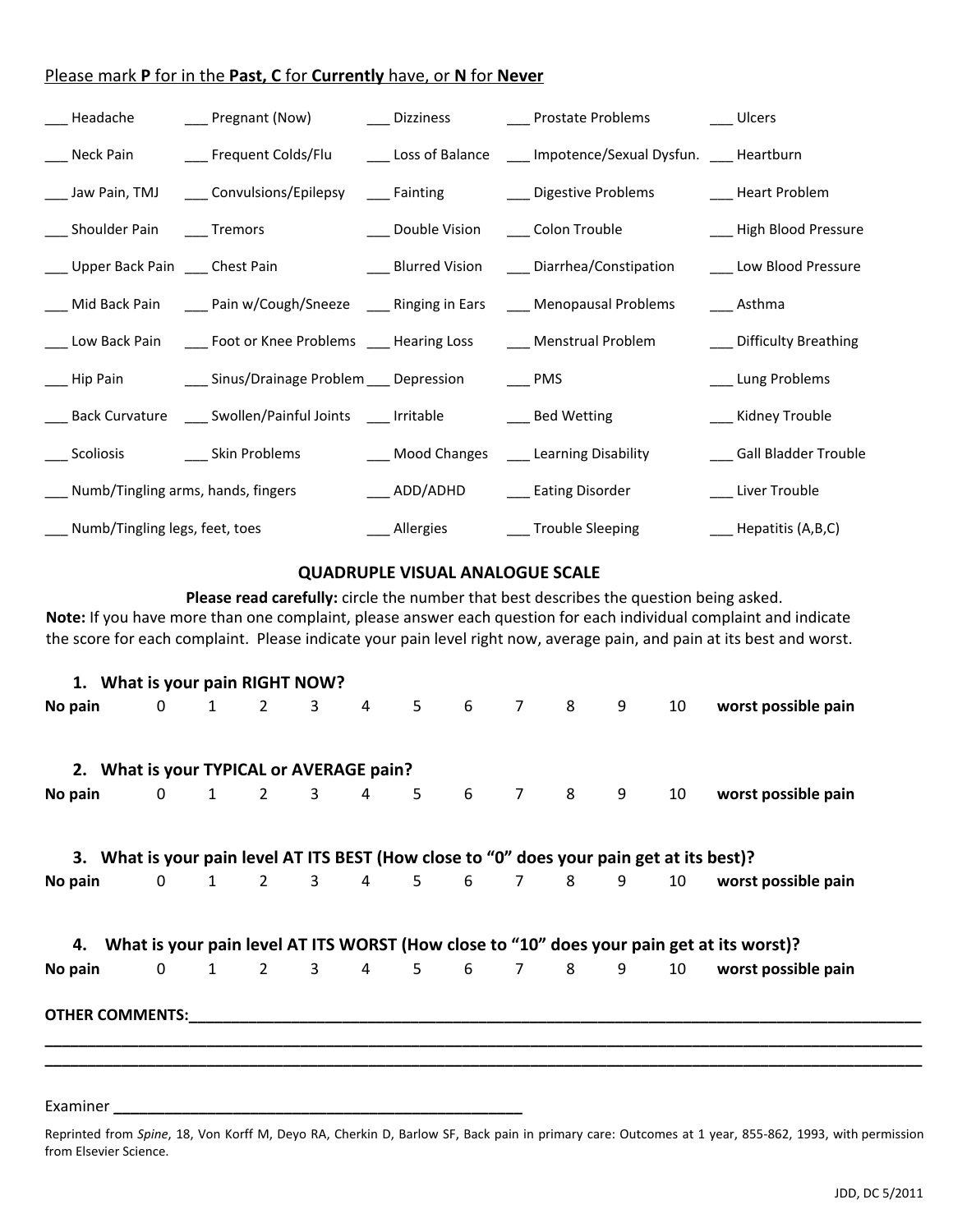# Informed Consent

## INITIAL BELOW

## **REGARDING:** Chiropractic Adjustments, Modalities, and Therapeutic Procedures:

\_\_\_\_\_\_\_\_\_ I have been advised that chiropractic care, like all forms of health care, holds certain risks. While the risk are most often very minimal, in rare cases, complications such as sprain/strain injuries, irritation of a disc condition, and although extremely rare, minor fractures, and possible stroke, which occurs at a rate between one instance per one million to one per two million, have been associated with chiropractic adjustments. Treatment objectives as well as the risks associated with chiropractic adjustments and all other procedures provided at Gate City Health have been explained to me to my satisfaction and I have conveyed my understanding of both to the doctor. After careful consideration, I do hereby consent to treatment by any means, method, and or techniques, the doctor deems necessary to treat my condition at any time throughout the entire clinical course of my care.

#### **REGARDING:** X-rays/Imaging Studies

**FEMALES ONLY**  $\rightarrow$  please read carefully and check the boxes, include the appropriate date, then sign below if you *understand and have no further questions, otherwise see our receptionist for further explanation.*

 $\square$  The first day of my last menstrual cycle was on \_\_\_\_\_\_\_\_\_\_\_\_\_\_\_\_(Date)

 $\square$  I have been provided a full explanation of when I am most likely to become pregnant, and to the best of my knowledge, I am not pregnant.

\_\_\_\_\_\_\_\_\_ By my initialing here I am acknowledging that the doctor and or a member of the staff has discussed with me the hazardous effects of ionization to an unborn child, and I have conveyed my understanding of the risks associated with exposure to x-rays. After careful consideration I therefore, do hereby consent to have the diagnostic x-ray examination the doctor has deemed necessary in my case.

#### **REGARDING YOUR RIGHT TO PRIVACY and OFFICE POLICIES**

I have received copies of both Gate City Health Patient Privacy Notice and Office Policies. I understand my rights as well as the practice's duty to protect my health information, and have conveyed my understanding of these rights and duties to the doctor. I further understand that this office reserves the right to amend this "Notice of Privacy Practice" at a time in the future and will make the new provisions effective for all information that it maintains past and present. I am aware that a more comprehensive version of this "Notice" is available to me and several copies kept in the reception area. At this time, I do not have any questions regarding my rights or any of the information I have received. 'Office Policies' a two page document, the first page of which I have read and retained. This second page is recognized by me as the signature page and will be retained by the practice as evidence of my receiving and understanding this 'Notice'. I further acknowledge that any concerns regarding these 'Policies 'as well as all my questions have been answered by a qualified member of the staff to my complete satisfaction.

#### **REGARDING: MASK REQUIREMENT**

\_\_\_\_\_\_\_\_\_ I understand Gate City Health is following NC Executive Order 147 which requires masks and outlines exceptions. \_\_\_\_\_\_\_\_\_ I understand Gate City Health is honoring the mask exceptions outlined in the mandate. Exceptions include, but are not limited to, trouble breathing, medical/behavioral conditions, and disabilities.

\_\_\_\_\_\_\_\_\_ I understand some patients and staff at Gate City Health may not be wearing masks because of exceptions and I assume the risk of entering into such an environment.

\_\_\_\_\_\_\_\_\_ I understand if I am not wearing a mask because of an outlined exception, I will not be asked to put one on or provide paperwork as proof, according to the Executive Order.

\_\_\_\_\_\_\_\_\_ I understand if I am uncomfortable entering into an environment where others may not be wearing masks, I have the option to seek care in another facility.

\_\_\_\_\_\_\_\_\_\_\_\_\_\_\_\_\_\_\_\_\_\_\_\_\_\_\_\_\_\_\_\_\_\_\_\_\_\_\_\_\_\_\_\_ \_\_\_\_\_\_\_\_\_\_\_\_\_\_\_\_\_\_\_\_ \_\_\_\_\_\_\_\_\_\_\_\_\_\_\_

Patient Signature **Date Reports Initials** Date **Date Reports Initials** Date and Mitness Initials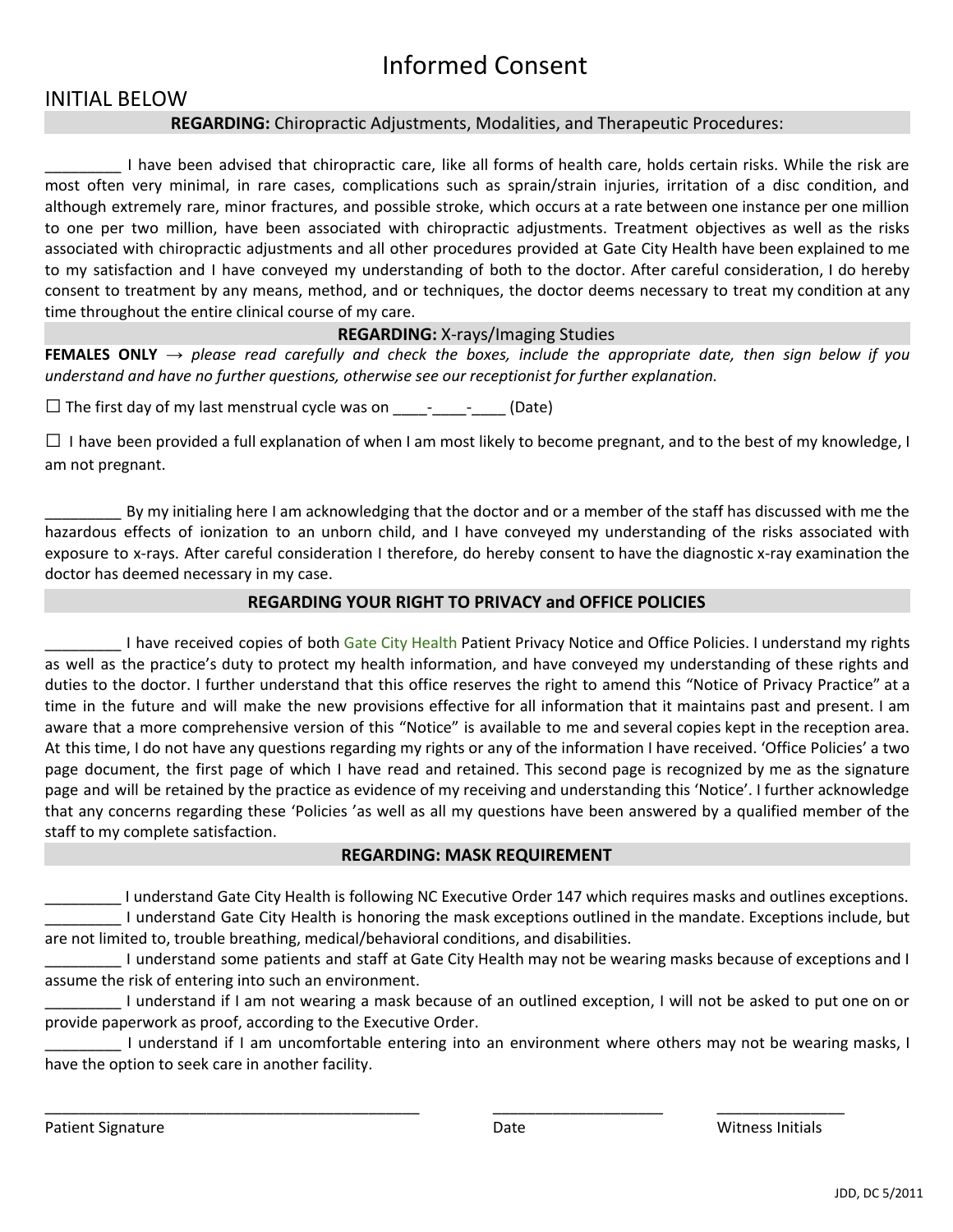# **GATE CITY HEALTH NOTICE OF PRIVACY PRACTICE**

This office is required to notify you in writing, that by law, we must maintain the privacy and confidentiality of your Personal Health **I**nformation. In addition we must provide you with written notice concerning your rights to gain access to your health information, and the potential circumstances under which, by law, or as **dictated by our office policy,** we are permitted to disclose information about you to a third party without your authorization. Below is a brief summary of these circumstances. If you would like a more detailed explanation, one will be provided to you. In addition, you will find we have placed several copies in report folders labeled **'HIPAA'** on tables in the reception. Once you have read this notice, please sign the last page, and return only the signature page (page 2) to our front desk receptionist. Keep this page for your records.

### **PERMITTED DISCLOSURES:**

- 1. Treatment purposes discussion with other healthcare providers involved in your care.
- 2. Inadvertent disclosures open treating area mean open discussion. If you need to speak privately to the doctor, please let our staff know so we can place you in a private consultation room.
- 3. For payment purposes to obtain payment from your insurance company or any other collateral source.
- 4. For workers compensation purposes to process a claim or aid in investigation.
- 5. Emergency in the event of a medical emergency we may notify a family member.
- 6. For Public health and safety in order to prevent or lessen a serious or imminent threat to the health or safety of a person or general public.
- 7. To Government agencies or Law enforcement to identify or locate a suspect, fugitive, material witness or missing person.
- 8. For military, national security, prisoner and government benefits purposes.
- 9. Deceased persons discussion with coroners and medical examiners in the event of a patient's death.
- 10. Telephone calls or emails and appointment reminders **we may call your home and leave messages** regarding a missed appointment or apprize you of changes in practice hours or upcoming events.
- 11. Change of ownership- in the event this practice is sold, the new owners would have access to your PHI.

#### **YOUR RIGHTS:**

- 1. To receive an accounting of disclosures.
- 2. To receive a paper copy of the comprehensive "Detail" Privacy Notice.
- 3. To request mailings to an address different than residence.
- 4. To request Restrictions on certain uses and disclosures and with whom we release information to, although we are not required to comply. If, however, we agree, the restriction will be in place until written notice of your intent to remove the restriction.
- 5. To inspect your records and receive one copy of your records at no charge, with notice in advance.
- 6. To request amendments to information. However, like restrictions, we are not required to agree to them.
- 7. To obtain **one copy** of your records at no charge, when timely notice is provided (72 hours). **X-rays** are original records and you are therefore not entitled to them. If you would like us to outsource them to an imaging center, to have copies made, we will be happy to accommodate you. However, you will be responsible for this cost.

## **COMPLAINTS:**

If you wish to make a formal complaint about how we handle your health information, please call Laura Dantoni at **(336) 763-9878** If she is unavailable, you may make an appointment with our receptionist to see her within 72 hours or 3 working days. If you are still not satisfied with the manner in which this office handles your complaint, you can submit a formal complaint to:

> DHHS, Office of Civil Rights 200 Independence Ave. SW Room 509F HHH Building Washington DC 20201